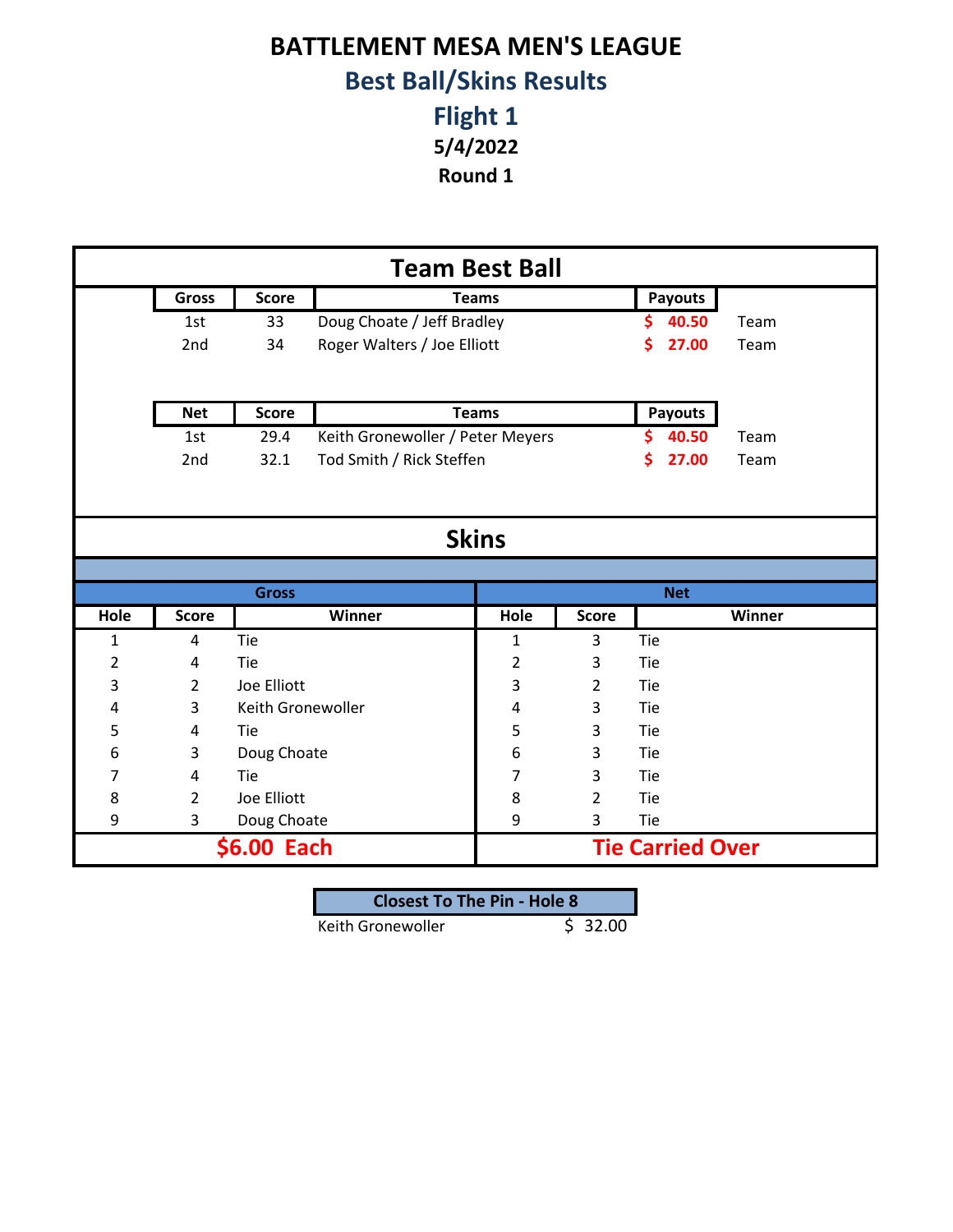## **BATTLEMENT MESA MEN'S LEAGUE Best Ball/Skins Results**

**Flight 2 5/4/2022**

**Round 1**

| <b>Team Best Ball</b> |                |                       |                                     |                |                |                    |        |  |
|-----------------------|----------------|-----------------------|-------------------------------------|----------------|----------------|--------------------|--------|--|
|                       | <b>Gross</b>   | <b>Score</b>          | <b>Teams</b>                        |                |                | <b>Payouts</b>     |        |  |
|                       | T1             | 39                    | Jim Reed / Wendell Goad             |                |                | 30.00<br>S         | Team   |  |
|                       | T1             | 39                    | Jeff Asselin / Hank Kracht          |                |                | \$<br>30.00        | Team   |  |
|                       |                |                       |                                     |                |                |                    |        |  |
|                       | <b>Net</b>     | <b>Score</b>          |                                     | <b>Teams</b>   |                | <b>Payouts</b>     |        |  |
|                       | 1st            | 31.2                  | James Martinez / Anthony Manzanares |                |                | \$<br>36.00        | Team   |  |
|                       | 2nd            | 31.3                  | Neil Leibowitz / Craig Teter        |                |                | \$<br>24.00        | Team   |  |
|                       |                |                       |                                     |                |                |                    |        |  |
|                       |                |                       |                                     |                |                |                    |        |  |
|                       | <b>Skins</b>   |                       |                                     |                |                |                    |        |  |
|                       |                |                       |                                     |                |                |                    |        |  |
|                       |                | <b>Gross</b>          |                                     |                |                | <b>Net</b>         |        |  |
| Hole                  | <b>Score</b>   |                       | Winner                              | Hole           | <b>Score</b>   |                    | Winner |  |
| $\mathbf{1}$          | 3              | Neil Leibowitz        |                                     | $\mathbf{1}$   | $\overline{2}$ | Neil Leibowitz     |        |  |
| $\overline{2}$        | 4              | Tie                   |                                     | $\overline{2}$ | 3              | Tie                |        |  |
| 3                     | 3              | Tie                   |                                     | 3              | $\overline{2}$ | Tie                |        |  |
| 4                     | 4              | Tie                   |                                     | 4              | 3              | Tie                |        |  |
| 5                     | 4              |                       | <b>Anthony Manzanares</b>           | 5              | 3              | Anthony Manzanares |        |  |
| 6                     | 4              | Tie                   |                                     | 6              | 3              | Tie                |        |  |
| 7                     | 5              | Tie                   |                                     | 7              | 4              | Tie                |        |  |
| 8                     | $\overline{2}$ | <b>Tom Gentilcore</b> |                                     | 8              | $\overline{2}$ | Tie                |        |  |
| 9                     | 4              | Tie                   |                                     | 9              | 3              | Tie                |        |  |
|                       | \$9.25 Each    |                       |                                     |                |                | \$16.00 Each       |        |  |

| <b>Closest To The Pin - Hole 8</b> |  |       |  |  |
|------------------------------------|--|-------|--|--|
| Neil Liebowitz                     |  | 30.00 |  |  |